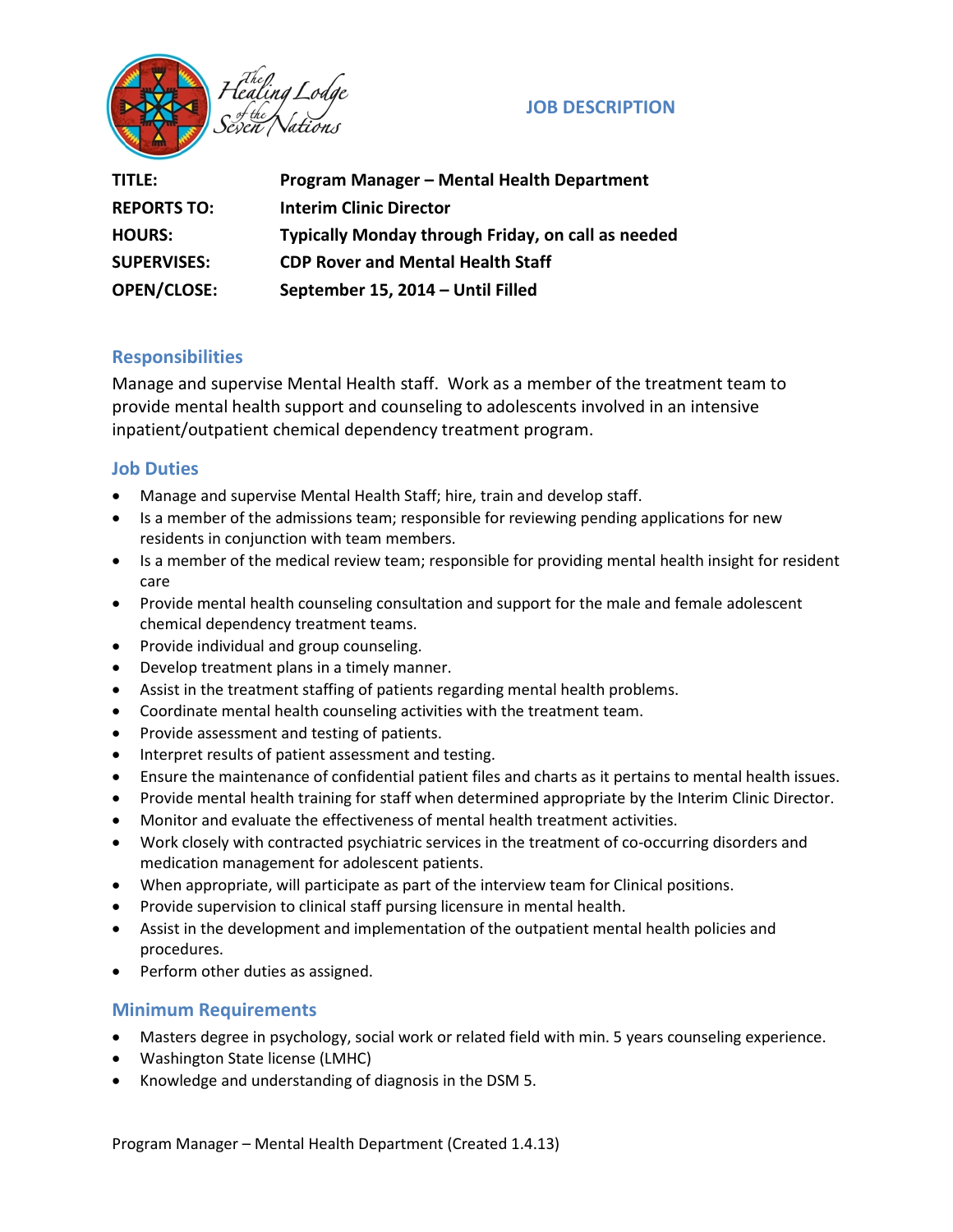- Knowledge and understanding of mental health assessment tools as related to adolescents. Excellent oral and written communication skills.
- Computer skills.
- Ability to work within a team of professionals.
- Must have a valid driver's license and clean driving history that meets employer's insurance coverage requirements.
- Experience counseling chemically dependent adolescents or in an inpatient chemical dependency treatment program.
- Supervisory experience.
- Experience working with Native America adolescents.

# **Physical Requirements**

- LIFTING, CARRYING, PUSHING, PULLING- 10 pounds, occasionally. Mostly sitting, may involve standing or walking for brief periods of time.
- BENDING/STOOPING/CROUCHING Occasionally
- REACHING Occasionally
	- o Extending hand(s) or arm(s) in any direction.
- HANDLING Occasionally
	- o Seizing, holding, grasping, turning, or otherwise working with hand(s). Fingers are involved only to the extent that they are an extension of the hand, such as to turn a switch or shift automobile gears.
- **FINGERING Occasionally** 
	- o Picking, pinching, or otherwise working primarily with fingers rather than with the whole hand or arm as in handling.
- TALKING Frequently
- Expressing or exchanging ideas by means of the spoken word to impart oral information to clients or to the public and to convey detailed spoken instructions to other workers accurately, loudly, or quickly.
- **HEARING Frequently**
- **Perceiving the nature of sounds by ear.**

# **CONSORTIUM TRIBAL MEMBER AND INDIAN PREFERENCE APPLIES.**

To receive Indian Preference consideration, proof of tribal enrollment is required. An enrolled member of a federally recognized Tribe must provide a copy of his/her Tribal Enrollment Card or papers. Direct descendents must provide a Certification of Indian Blood (CIB). Please make sure these are part of your personnel record.

Any applicant requiring assistance in any step of the employment process, such as applications, testing, and/or interviewing should inform the Human Resources office.

Acceptance of an offer of employment does not create a contractual obligation upon the employer to continue to employ an individual in the future.

### **To be considered for this or any other position submit:**

**1. Healing Lodge Employment Application (www.healinglodge.org)**

Program Manager – Mental Health Department (Created 1.4.13)